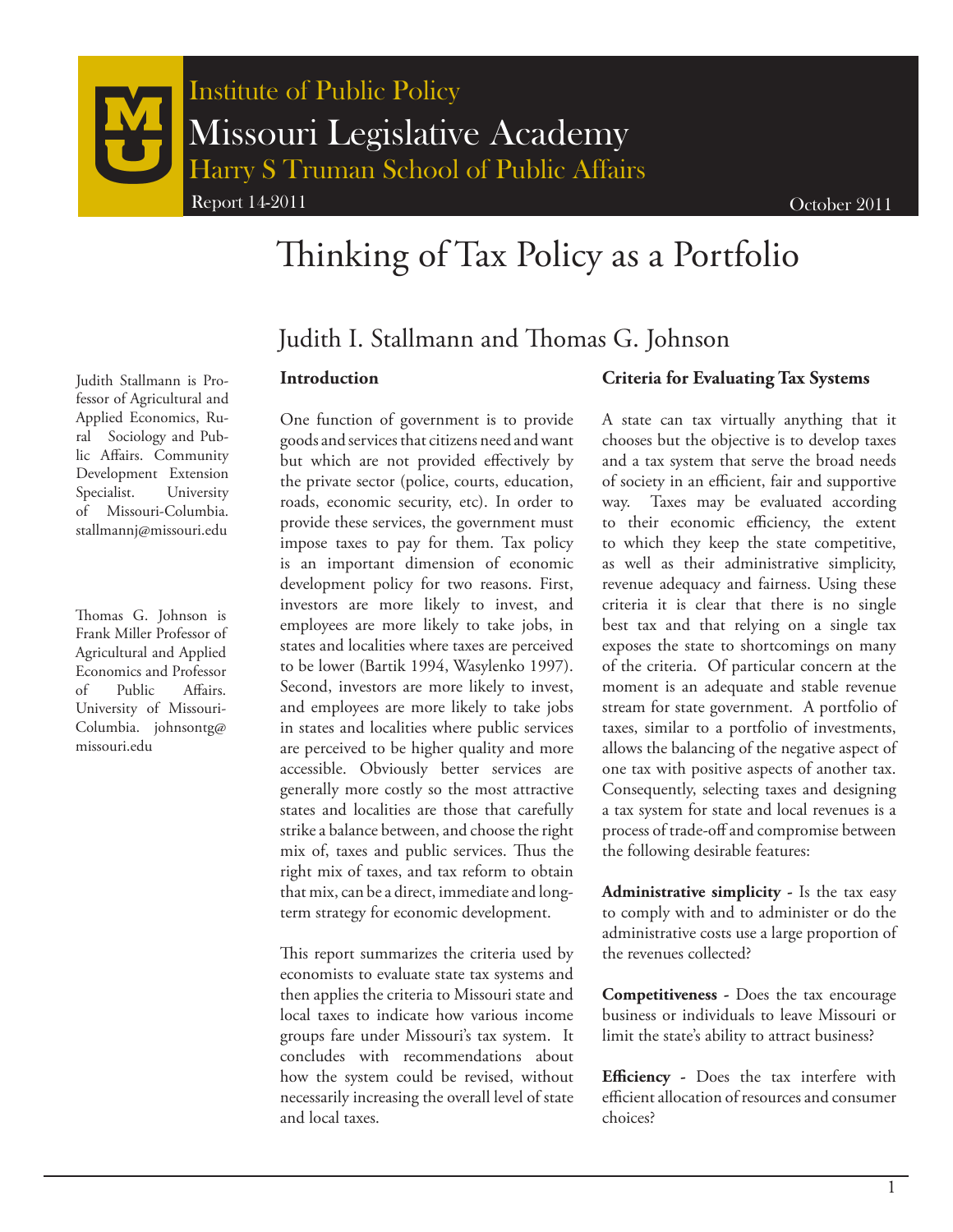**Revenue adequacy -** Does the tax allow the state to meet the needs of its citizens in good times and bad?

**Equity -** Is the tax fair? Equity refers to the principle of ability to pay. A progressive tax charges a higher percentage to wealthier taxpayers while a regressive tax does the opposite. Most people accept the proposition that a regressive tax, one that imposes a greater proportional burden on those with lower incomes, is not equitable.

## **Administrative simplicity and cost effectiveness:**

A simple tax system is one that is easy for the taxpayer to understand and one that is both easy and inexpensive for the public sector to administer. Research finds that personal and corporate income taxes and the property tax have higher administrative costs than other types of taxes in the current state tax portfolio. Because the property tax is assessed locally, the state has almost no administrative costs for this tax, while some of the costs of sales tax administration are borne by the private sector that must collect the tax and forward it to the state. Tying state income taxes to the federal tax, as Missouri does, lowers the state's administrative costs.

**Economic competitiveness:** A competitive tax system does not handicap the ability of firms to compete with those located outside the state and does not limit the state's ability to attract new business. In 2007, Missouri ranked in the bottom ten states in the nation in terms of overall taxes per capita and per \$1,000.00 of income (Cox, Morris and Leatherman, 2010). This suggests that in general, Missouri should be competitive for business.

• Missouri's effective corporate income tax is low in comparison with other states. The combined corporate income tax and franchise license/tax per capita and per \$1,000.00 of income rank in the lowest 10 states.

• Missouri also ranks among the lowest ten states on personal income tax per capita and per \$1,000 .00 of income.

• Missouri ranks in the bottom 20 states on both property taxes per capita and per \$1,000.00 of income. Thus the state should be competitive for all types of firms, including capital intensive firms.

• Missouri ranks in the bottom 20 states on sales taxes per capita and in the middle 10 states in sales taxes per \$1,000.00 of income. This is the tax on which Missouri ranks the highest. Missouri's two major cities are located on state borders. Because the neighboring states have higher sales tax rates

than Missouri, it is likely that significant sales are made to residents of Illinois and Kansas.

• Some states maintain a relatively low tax rate, but increase licenses, fees, and miscellaneous taxes and charges. Missouri ranks in the bottom 10 states on licenses fees and miscellaneous taxes per capita and in the bottom 20 per \$1,000.00 of income.

Missouri ranks among the lowest states in overall taxes. It also ranks low on the individual taxes. Its highest rank on an individual tax is in the middle 10 states on sales taxes per \$1,000.00 of income. If tax rates alone determined the rate of economic development, Missouri would have one of the most robust economies in the country.

**Economic efficiency:** An efficient tax system does not interfere with the efficient allocation of resources or consumer choices, that is, it does not encourage businesses and/or individuals to make economic decisions based upon their tax consequences.

• A broad-based tax is more efficient than the same tax with a narrow base, in part because it is more difficult to avoid the tax. Because a broad-based tax is difficult to avoid, firms and individuals will not make decisions just to avoid the tax.

\* A broad-based sales tax would tax all goods and services, including internet sales. The authors estimate that the state may have lost approximately \$26 million in internet sales tax revenues in 2009. Services are the fastest growing part of the national economy and generally are not subject to sales tax (Tannenwald, 2001). A broader base provides the same revenue at a lower tax rate.

- \* A broad-based personal or corporate income tax would have few exemptions, deductions and tax credits.
- Taxing goods which have deleterious consequences increases efficiency. Pollution is an example. Taxing polluting goods (such as gasoline), or the pollution itself, will reduce their use, resulting in lower costs to others and increased efficiency.

• Taxing goods with lower sensitivity to price changes (inelastic supply or demand) will create a smaller inefficiency than taxing other goods. Examples include:

\* Land: The supply of land does not change as price goes up or down. The supply of real estate in the short run is also relatively inelastic.

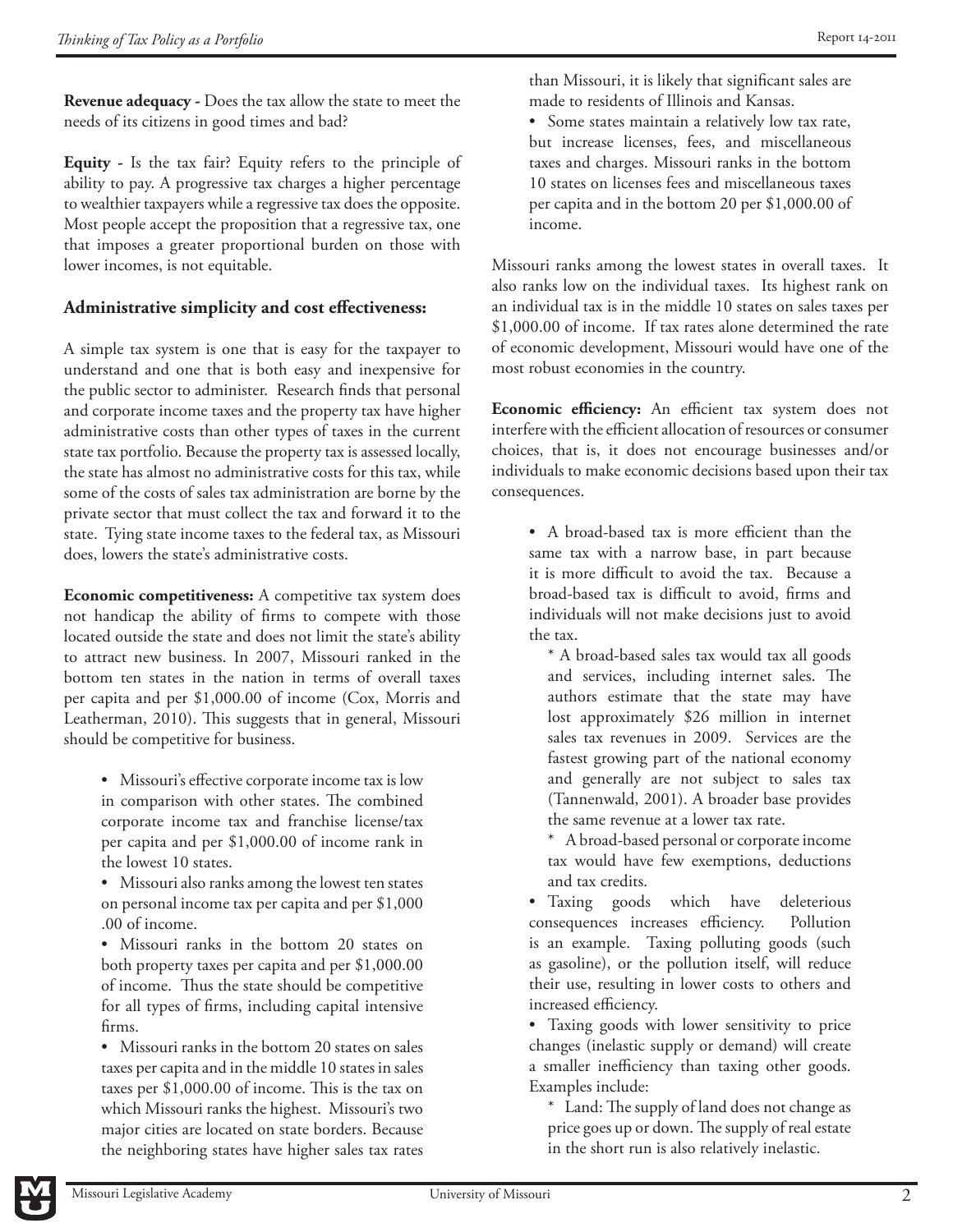Taxing goods based on their elasticity would result in different tax rates for different goods. This is an example of where there would likely be a trade-off between efficiency and administrative costs. But the result would be overall lower tax rates and greater economic efficiency.

**Revenue adequacy:**An adequate tax system is able to generate sufficient revenue to meet public needs as population, incomes and the economy grow or decline. Each tax has its own response to an economic cycle. This is the idea behind portfolio management of private investments - a balanced portfolio provides a trade-off between risk and short run and long run revenues. Applied to taxes it means that a portfolio of taxes, rather than a reliance on a single tax, will provide more stable revenue performance.

A recent article published by the Kansas City Federal Reserve (Felix 2008) shows that among the states in the Tenth District, Missouri has the most volatile tax revenues.

- For Missouri the corporate income tax revenues are the most volatile.
- • Personal income tax revenues are the second most volatile. Capital gains, particularly from stocks, contribute to the volatility of income tax revenues.
- The general sales tax revenues are the next most volatile. Diversifying the sales tax base by including services may reduce volatility.
- Selective sales tax revenues—alcohol, cigarettes and gasoline - are the least volatile. The quantities

consumed grow less slowly than income, but also do not decline much in a downturn.

• Generally the property tax is the most stable revenue source, although during the current housing crisis they have fallen significantly in some states, particularly on both coasts (Felix, 2008).

**Equity or fairness:** The equity of taxes is typically evaluated by looking at the distribution of the tax relative to the taxpayer's ability to pay. However, it is not clear how much of a difference in income constitutes a different ability to pay, nor what tax rates are equitable at different income levels.

Data assessing the equity of Missouri's tax system are presented in the table below.

- The property tax (mainly a local tax) is regressive because it is passed on to renters in their rent and because their home is the major asset of middle class families.
- • Taken collectively, state sales and excise taxes are regressive.

• The state income taxes and corporate income taxes are progressive. In addition to the lower tax rate on the first \$9,000.00 of income, other provisions of the law contribute to the tax being progressive. Examples of these provisions include the property tax circuit breaker for low income households and deductions of a percentage of public pensions and social security income for those with incomes below a particular threshold.

While there is a mix of regressive and progressive taxes, overall the state and local tax system of Missouri is regressive.

## **Percentage of income paid in state and local taxes by income group**

|                                           |                       |                         |                         |                         | Top 20%                  |                           |                      |
|-------------------------------------------|-----------------------|-------------------------|-------------------------|-------------------------|--------------------------|---------------------------|----------------------|
| <b>Income Group</b>                       | Lowest 20%            | Second 20%              | Third 20%               | Fourth 20%              | <b>Next 15%</b>          | Next 4%                   | Top 1%               |
| Income Range                              | Less than<br>\$17,000 | \$17,000 to<br>\$31,000 | \$31,000 to<br>\$50,000 | \$50,000 to<br>\$81,000 | \$81,000 to<br>\$156,000 | \$156,000 to<br>\$412,000 | \$412,000 or<br>more |
| Average Income in Group                   | \$10,000              | \$24,200                | \$40,400                | \$64,300                | \$107.300                | \$226,900                 | \$1,170,600          |
|                                           |                       |                         |                         |                         |                          |                           |                      |
| Sales& Excise Taxes                       | 6.00%                 | 5.30%                   | 4.30%                   | 3.70%                   | 2.70%                    | 1.80%                     | 0.90%                |
| <b>Property Taxes</b>                     | 2.80%                 | 2.30%                   | 2.40%                   | 2.40%                   | 2.40%                    | 2.20%                     | 1.30%                |
| Income Taxes                              | 0.80%                 | 2.10%                   | 2.80%                   | 3.30%                   | 3.70%                    | 4.00%                     | 4.40%                |
| Corporate Income Tax                      | $0.00\%$              | $0.00\%$                | $0.00\%$                | $0.00\%$                | $0.00\%$                 | $0.00\%$                  | 0.10%                |
| <b>TOTAL TAXES</b>                        | 9.60%                 | 9.60%                   | 9.50%                   | 9.40%                   | 8.90%                    | 8.00%                     | 6.60%                |
| <b>Federal Deduction</b>                  | $-0.0\%$              | $-0.1%$                 | $-0.3%$                 | $-0.6%$                 | $-1.2%$                  | $-1.2%$                   | $-1.2%$              |
| <b>TOTAL TAXES AFTER</b><br><b>OFFSET</b> | 9.60%                 | 9.50%                   | 9.20%                   | 8.80%                   | 7.60%                    | 6.70%                     | 5.40%                |

Note: Table shows 2007 tax law updated to reflect permanent changes in law enacted through October, 2009 Source: Institute on Taxation and Economic Policy. "Who pays state and local taxes?" 3rd edition. 2009. http://www.itepnet.org/whopays3.pdf